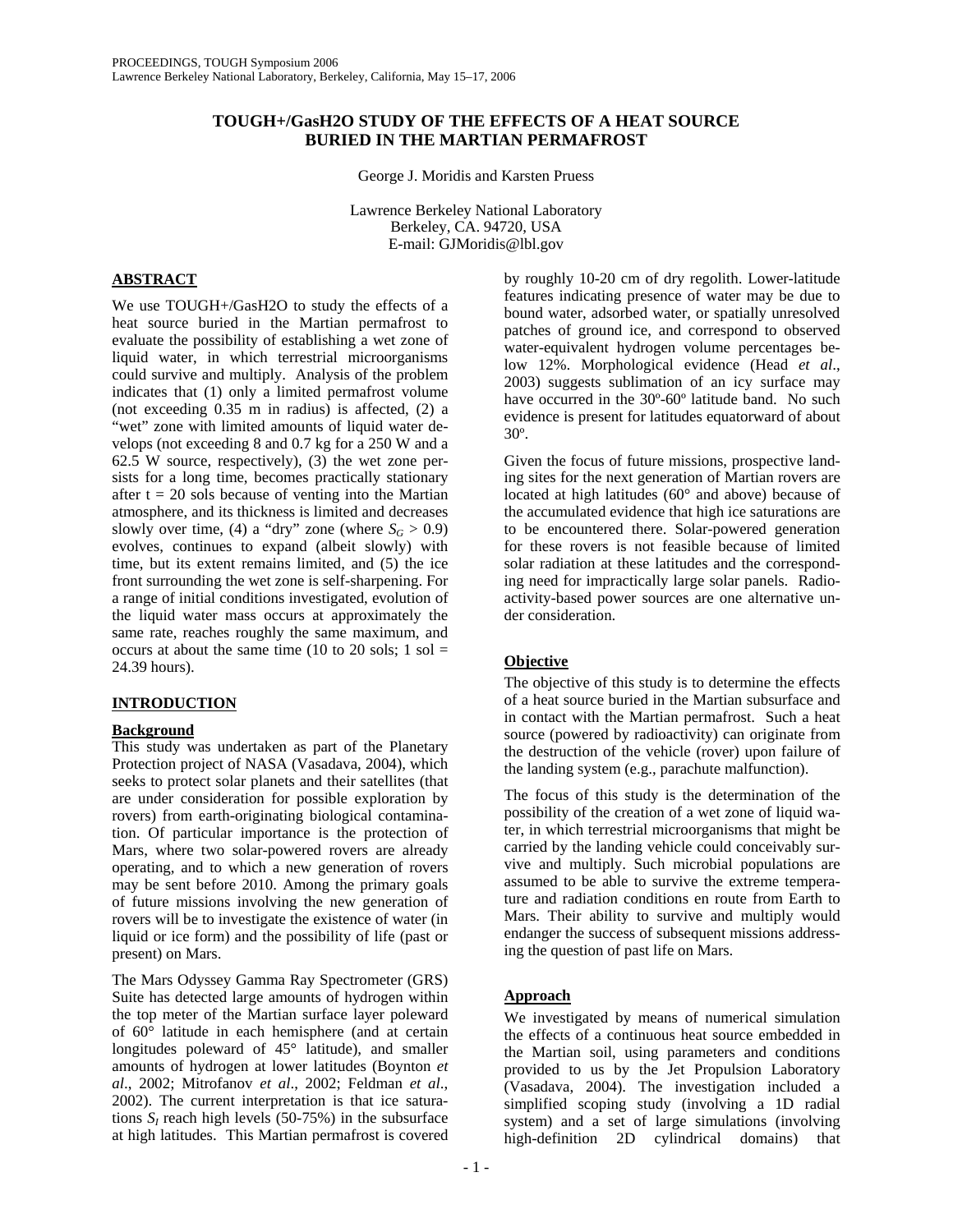realistically described likely scenarios of system behavior in response to the embedded heat sources.

#### **The Numerical Model**

For these simulations, we used the TOUGH+/GasH2O numerical code (Moridis et al., 2006), consisting of the TOUGH+ core code with the GasH2O module (describing the equation of state of a system involving a real gas mixture and water). TOUGH+ is the most advanced generation of the TOUGH2 family of codes (Pruess et al., 1999) developed at the Lawrence Berkeley National Laboratory. It is written in FORTRAN 95/2003 to take advantage of the object-oriented capabilities and the enhanced computational features of that language. TOUGH+ employs dynamic memory allocation (thus minimizing storage requirements), follows the tenets of Object-Oriented Programming (OOP), and involves data encapsulation, polymorphism, derived types and classes (defining the various objects), pointers, constructors and destructors, dynamic linkage, inheritance, operator overloading, and interoperability with C/C++ subroutines.

TOUGH+ is based on the Integral Finite Difference Method (Narasimhan and Witherspoon, 1976), and can solve strongly non-linear problems of multiphase fluid flow (by advection, dispersion and diffusion) and heat transport (through advection, conduction and radiation) in complex geologic media by employing the Jacobian and the Newton-Raphson iteration. The basic principles, underlying formulation and numerical implementation are described in Pruess et al. (1999) and Moridis et al. (2005a). The code accurately describes phase changes and the thermophysical properties of fluids of interest (e.g., water and gases) through the entire ice-to-liquid-to-vapor spectrum.

## **1-D RADIAL SYSTEM STUDY**

#### **System Description and Simulation Strategy**

As a first step in this study, a simple 1-D radial system of ice in the Martian subsurface was investigated. The domain had a thickness of 1m. A heat source of 250 W was specified in the center of the system. The hydraulic and thermal properties of the porous media listed in Table 1 represent our best current understanding of the shallow Martian subsurface.

The initial pressure *P* and temperature *T* were typical of those prevailing on Mars. Because of the lack of data on the relative permeability and capillary pressure of ice-bearing systems, these were assumed to follow the vanGenuchten (1980) model. Additionally, the effect of the solid phase (ice) on the wettability behavior of the Martian subsurface was accounted for by using the Evolving Porous Medium (EPM #2) model (Moridis et al., 2005a;b), which is based on data from solid precipitation in soils.

*Table 1. Conditions and Properties in the 1D Study* 

| Parameter                             | Value                               |
|---------------------------------------|-------------------------------------|
| Porous medium                         | Regolith                            |
| Regolith grain density $\rho$         | $2800 \text{ kg/m}^3$               |
| Initial P                             | 713 Pa                              |
| Initial $T$ (at interface)            | –80 °C                              |
| Atmospheric composition               | $100\%$ CO <sub>2</sub>             |
| Permeability k                        | $10^{-13}$ m <sup>2</sup> (= 0.1 D) |
| Porosity $\phi$                       | 0.50                                |
| Initial ice and gas                   | $S_I = 0.3$ , $S_G = 0.7$           |
| saturations                           |                                     |
| Heat capacity of medium $C$           | $800 \text{ J/kg/K}$                |
| Dry thermal conductivity $k_{\Theta}$ | $0.2$ W/m/K                         |
| Relative permeability and             | $\lambda = 0.6$                     |
| capillary pressure model:             | $P_0 = 25000 \text{ Pa}$            |
| Van Genuchten (1980)                  |                                     |
| Irreducible gas                       | 0.01                                |
| saturation $S_{irG}$                  |                                     |
| Irreducible aqueous                   | 0.12                                |
| phase saturation $S_{irA}$            |                                     |
| Exponent <i>n</i> of the EPM $#2$     | 3                                   |
| model (Moridis et al., 2005b)         |                                     |

The grid was composed of 200 gridblocks of a uniform radial increment  $\Delta r = 0.025$  m, followed by 50 logarithmically increasing radial increments that terminated at an outer boundary at  $r = 200$  m. Implicit in the study of this 1-D radial system was the assumption that its upper and lower boundaries were impermeable and insulated (i.e., the system cannot exchange mass and heat with its surroundings). This assumption limits the degrees of freedom of the system, and results in higher *P* and *T*.

The main objective of this study was to gain a first insight into the behavior of a system in which we had little prior experience. The 1-D study can identify the important parameters and processes, provide a basic understanding of the expected system response, and allow a sharper focus for more complex multidimensional studies. An additional reason for this simplified study was to test (and increase confidence in) the TOUGH+/GasH2O model, as such systems are known to have similarity solutions with respect to the variable  $r^2/t$  (where *r* is the radius, and *t* is the time). Thus, if the underlying physics of TOUGH+/GasH2O solutions is correct, the predictions of all the system variables (e.g., *P*, *T*, saturations) should coincide when plotted against  $r^2/t$ .

### **Results and Discussion**

The results shown in Figures 1 and 2 correspond to an initial  $S_I = 0.3$ . When plotting the *T* distributions (Figure 1) at different times *t* as functions of  $r^2/t$ , the resulting curves coincide, thus confirming the property of similarity solution of the system (O'Sullivan, 1981). This provides confidence in the model predictions. The plot of the liquid water saturation  $S_W$  vs.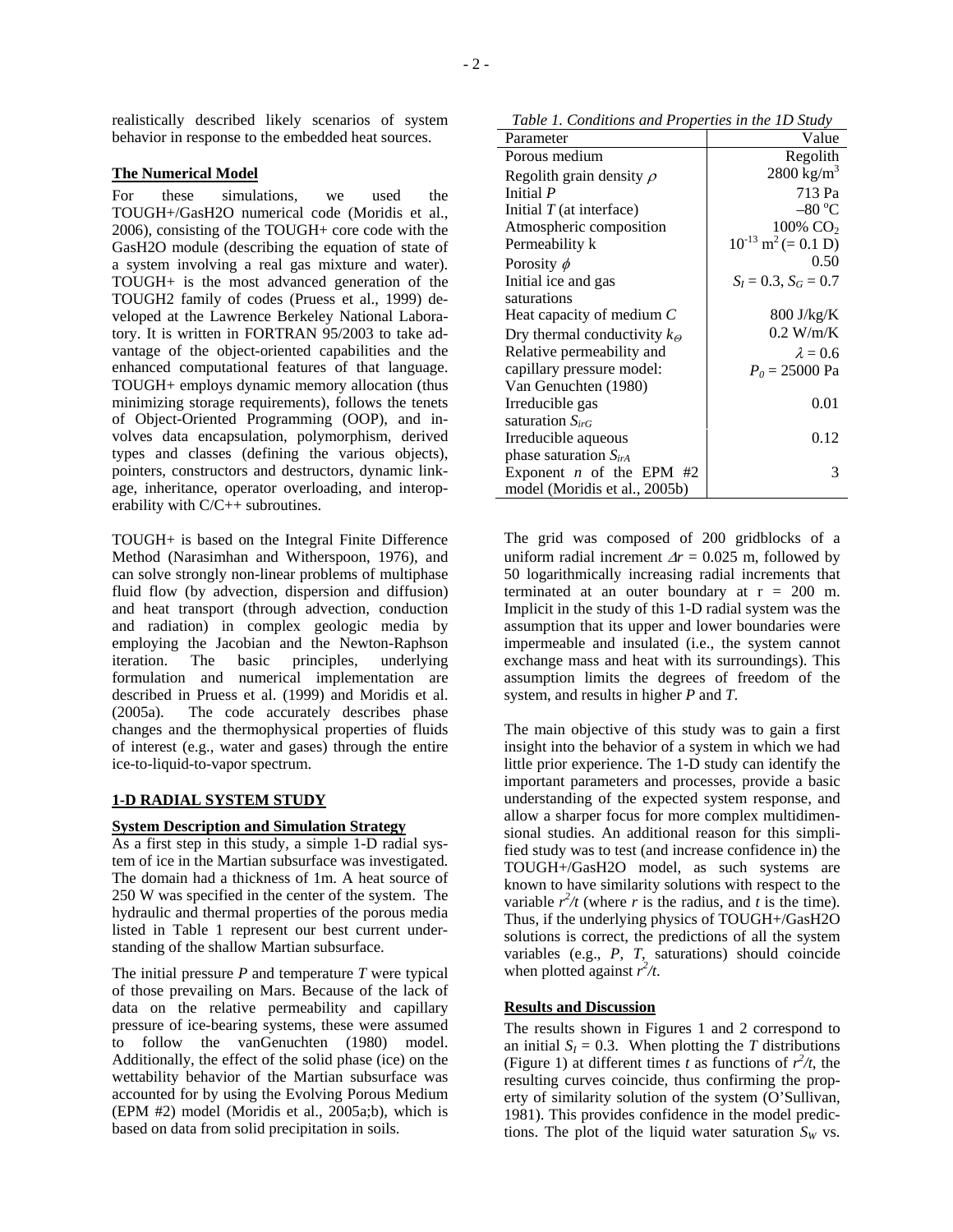The importance of this study is that, by confirming the similarity solution, we obtain a robust tool for the estimation of the upper limit of the liquid water zone (LWZ) evolving in the Martian subsurface. The approach is illustrated in Figure 3, in which the *T* and  $S_W$  profiles (as functions of  $r^2/t$ ) are superimposed, defining simultaneously the location and extent of the LWZ and the corresponding *T* range. From Figure 3, it is evident that, for the system conditions and properties of Table 1, the LWZ begins at  $(r^2/t)_{0}$  = 5.78x10<sup>-9</sup> m<sup>2</sup>/s and ends at  $(r^2/t)_F = 3.83x10^{-8}$  m<sup>2</sup>/s. Thus, at  $t = 8.862 \times 10^6$  sec (=100 sols, a sol being the length of the Martian day), the LWZ begins at  $r_0 =$ 0.226 m and ends at  $r_f = 0.583$  m. At  $t = 8.862 \times 10^7$ sec (=1000 sols),  $r_0 = 0.716$  m and  $r_f = 1.842$  m. These results indicate that, under the conditions of the 1-D radial problem (involving heat and fluid exchange only though the outer radial boundary), a substantial (and expanding) LWZ evolves in the Martian subsurface. Figure 3 indicates that water remains liquid up to temperature slightly over 60  $^{\circ}$ C. This is made possible by the higher pressures that develop in the vicinity of the heat source as water begins to boil.



*Figure 1. Numerically determined similarity solution*  $\int \int T$  vs.  $r^2/t$  for the 1D radial problem.



*Figure 2. Numerically determined similarity solution*  of  $S_W$  vs.  $r^2/t$  for the 1D radial problem.



*Figure 3. A robust solution of the location and extent of the LWZ for the 1D radial problem.* 

#### **2-D CYLINDRICAL SYSTEM STUDY**

#### **System Description**

These studies involved simulations of realistic 2-D cylindrical systems. Based on impact analysis for a wide range of vehicle velocity, the heat source was assumed to be buried under 0.2 m of dry, ice-free Martian topsoil  $(S_G = 1)$ , and embedded in the top 0.05 m of the Martian permafrost, i.e., from  $z = -0.2$ m to  $z = -0.25$  m (Vasadava, 2004). The hydraulic and thermal properties of the system were as in Table 1. The upper boundary of the system was the Martian atmosphere, kept at a constant *P* and *T* (Table 1).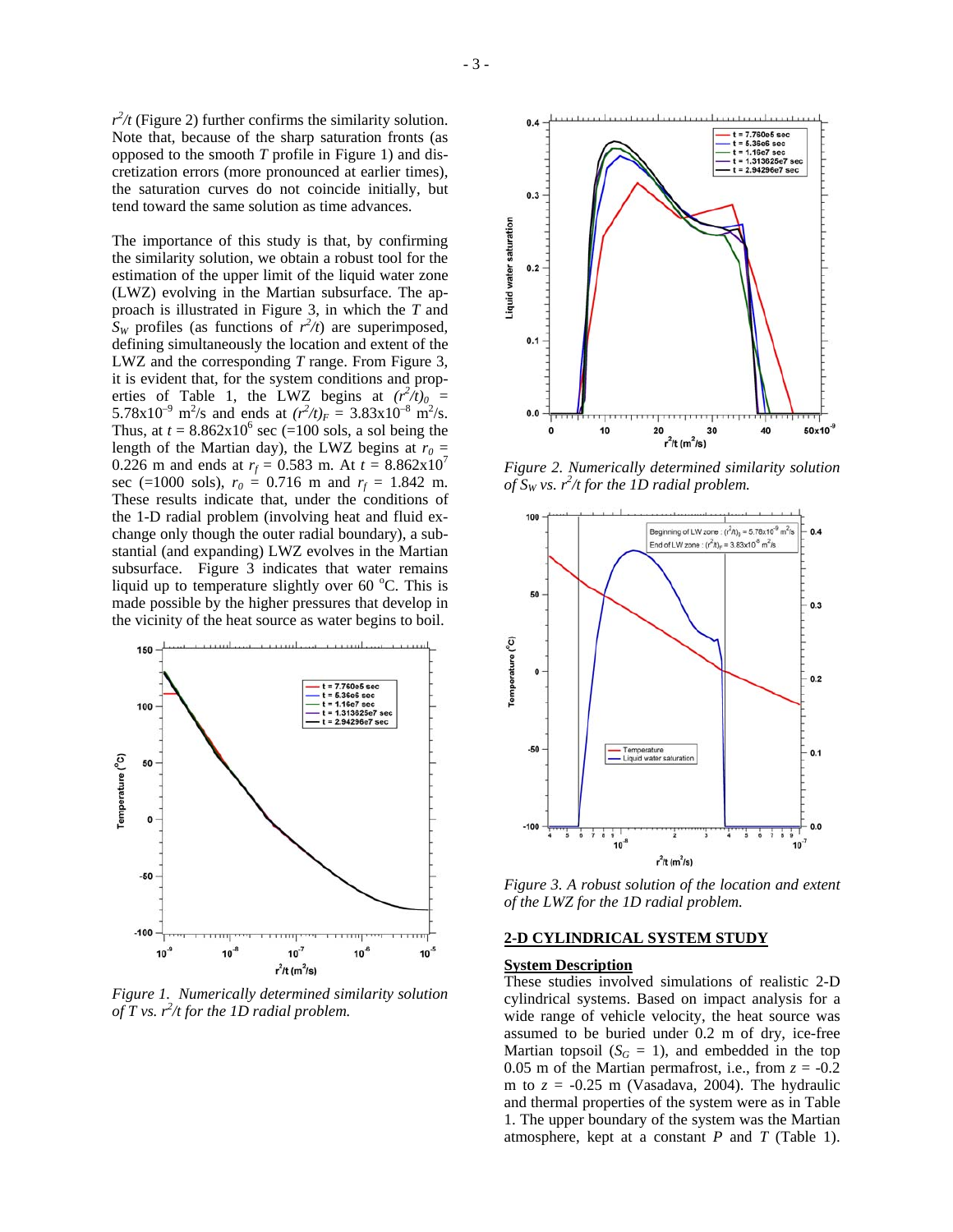Heat loss to the atmosphere can occur through advection of the escaping fluids, as well as through radiation. To describe radiative heat losses, an emissivity of 0.5 was used. Two heat source strengths were considered:  $Q_H = 250$  W and  $Q_H = 62.5$  W. The heat source was assumed to have the physical and thermal properties of PuO<sub>2</sub>, i.e.,  $k_S = 0$  m<sup>2</sup>,  $\rho_S = 11400$  kg/m<sup>3</sup>,  $C_S = 100$  J/kg/K and  $k_{\theta S} = 8$  W/m/K.

## **Grid and Simulation Specifics**

The grid included three boundary subdomains: (1) a top boundary, representing the Martian atmosphere, (2) a bottom boundary of constant pressure and temperature, and (3) an outer radial boundary of constant pressure and temperature. We used fine discretization in the vicinity of the buried source. Thus, based on earlier scoping studies, the first 50 radial increments were uniform in size with <sup>∆</sup>*r* = 0.01 m. An additional 62 radial increments increased progressively from <sup>∆</sup>*r*  $= 0.02$  m to 0.2 m and terminated at an outer boundary where  $r_{max} = 20$  m. In the vertical direction, of the 106 layers used to discretize the 16.5-m depth, those that corresponded to the region of maximum expected change near the heat source had a uniform thickness of  $\Delta z = 0.01$  m, while those closer to the boundaries had a coarser discretization. The domain discretization resulted in 11,440 active gridblocks.

## **Case 1:**  $Q_H = 250$  W Case

The source was cylindrical with  $r = 0.10$  m and a height  $h = 0.05$  m. Starting with the likely  $S<sub>I</sub> = 0.50$ as a reference, we varied  $S_I$  between 0.10 and 0.95 to determine the sensitivity of system response to the presently unknown  $S_l$  in the Martian permafrost.

*Cumulative System Response.* Figure 4 shows the evolution of the total mass of liquid water (LW) in the 2D cylindrical study discussed above. Figures 5 and 6 show the corresponding vapor and heat flow rates (losses) into the Martian atmosphere. The main conclusions that can be drawn from these figures are the following:

(1) Despite significantly different initial  $S_l$ , the evolution of LW begins at about the same time, occurs at similar rates, follows the same pattern, and reaches a similar maximum in the various  $S_I$  cases. This observation indicates that the system is (a) remarkably insensitive to significant variability in its initial ice conditions, and (b) uniform in its response. Its insensitivity is attributed to the proximity of the Martian atmosphere to the top of the permafrost (0.2 m), resulting in fast vapor advection and venting to the Martian atmosphere (Figure 5) in addition to rapid radiative heat losses (Figure 6).

(2) From a practical standpoint, the maximum LW mass for any  $S_I$  appears small (ranging between 5 and 8 kg), and occurs very early in all cases (between 5

and 20 sols), after which point it decreases slowly and persists for a long time.

(3) For  $S_I > 0.35$ , the maximum LW mass increases with a decreasing initial  $S_I$ . This is because a lower  $S_I$ results in a lower  $k_{\Theta}$  (because ice is a strong heat conductor) in addition to increased composite heat capacity  $C_C$  of the soil + liquid water + ice system (in which case, heat is expended to raise the temperature of the larger amount of ice).

(4) For  $S_I < 0.35$ , the maximum LW mass decreases with a decreasing  $S_I$  because of reduced ice availability, which outweighs the effects of  $k_{\Theta}$  and  $C_C$ .

(5) The dependence of vapor fluxes to the atmosphere on the  $S_I$  (Figure 5) mirrors that of the LW on  $S_I$  for the reasons discussed in items (3) and (4).

(6) Heat losses to the Martian atmosphere increase with a decreasing  $S_I$  because the corresponding lower  $k_{\Theta}$  and  $C_C$  lead to larger localized temperatures and, consequently, to larger radiative losses.

*Spatial Distributions.* In the analysis of the spatial distributions, we use the reference case of  $S_I = 0.5$ . The evolution of the liquid water saturation  $S_W$  distribution in Figure 7 indicates that the *wet zone* (i.e., a zone of LW) is very limited in extent, and does not extend beyond  $r = 0.35$  m,  $z = -0.50$  m at any time. The outer boundary of the wet zone becomes practically stationary after  $t = 20$  sols because of boiling, vapor venting and heat losses into the Martian atmosphere. The thickness of the wet zone is limited (<0.07 m), and decreases slowly over time.



*Figure 4. Dependence of the total LW mass on*  $S_I$  *in the 2D study of Case 1.*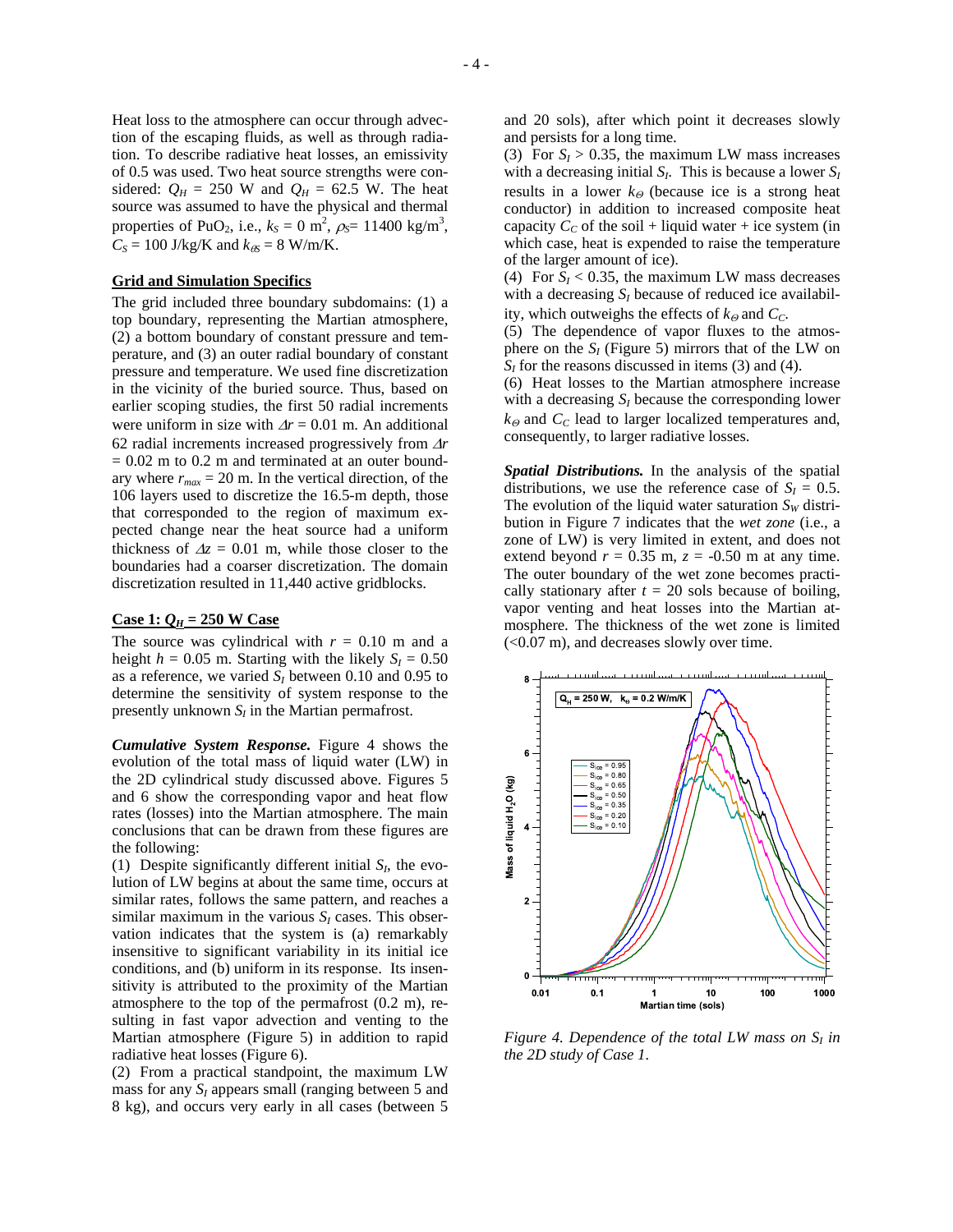

*Figure 5. Dependence of gas flux into the Martian atmosphere on SI in the 2D study of Case 1.*



*Figure 6. Dependence of heat flux into the Martian atmosphere on*  $S_l$  *in the 2D study of Case 1.* 

The gas saturation  $S_G$  distributions in Figure 8 indicate the evolution of a *dry zone* (defined as the region where  $S_G$  > 0.9), the inner surface of which continues to expand (albeit slowly) as time advances (while the outer appears stationary). The extent of the dry zone is limited, and does not reach beyond  $r = 0.30$  m,  $z =$ -0.50 m after 1000 sols. The dry zone creates a highpermeability region that allows fast vapor flow and venting from the boiling wet zone to the Martian atmosphere. The evolution of the ice saturation  $S<sub>I</sub>$  distribution in Figure 9 provides an additional explanation for the limited extent and stationary nature of the outer boundaries of the wet and dry zones. The very

high (and increasing with time)  $S_I$  saturations (resulting as water at the outer boundary of the wet zone forms secondary ice) create an ice barrier that does not allow liquid water or vapor flow through its mass, but redirects flow towards the Martian atmosphere. This observation is further supported by the evolution of the pressure distribution in Figure 10, which provides evidence of fast vapor venting into the Martian atmosphere (in a direction perpendicular to the isobars). Figure 10 indicates boiling along the liquid-gas interface, which appears more intense in the lower parts of the disturbed zone.

Finally, review of the temperature distributions in Figure 11 indicates that the warm zone (defined as the region where  $T > 0$  °C, where LW is possible) expands as time advances, but very slowly after  $t =$ 100 sols. This is expected in light of the very significant heat losses (Figure 6) and the reliance on the slow process of conduction to raise the temperature in the subsurface. The extent of the "warm" zone is limited, and does not reach beyond  $r = 0.35$  m,  $z = -$ 0.55 m after 1000 sols. Very steep gradients are observed (evidence of the low conductivity in the dry zone), but these do not lead to an extended warm zone.

## **Case 2:**  $Q_H = 62.5$  W Case

In this case, the source was cylindrical with  $r = 0.05$ m and a height  $h = 0.05$  m. As in Case 1, we varied  $S_I$ between 0.10 and 0.95 to determine the sensitivity of system response to the presently unknown  $S_I$  in the Martian subsurface.

*Cumulative System Response.* Figure 12 shows the evolution of the total mass of liquid water (LW) in the  $Q_H = 62.5$  W study. Figure 13 shows the corresponding heat flow rates (losses) into the Martian atmosphere. The results are entirely analogous to those observed in Case 1. The evolution of LW begins at about the same time for practically all  $S_I$  levels and follows the same development pattern, thus indicating the system insensitivity to significant variability in the  $S_I$ . Compared to Case 1, the maximum mass of LW is about an order smaller (ranging between 0.15 and 0.65 kg), and is attained early in all cases (between 1 and 10 sols). For reasons already discussed, the maximum LW mass and heat losses to the Martian atmosphere increase consistently with a decreasing initial *SI*.

*Spatial Distribution.* The *S<sub>W</sub>* distribution in Figure 14 indicates that the *wet zone* (i.e., a zone of LW) is significantly smaller than the one in Case 1 (extending to  $r < 0.15$  m and  $z > -0.35$  m), and becomes discontinuous much earlier because of the weaker source and the continuous vapor venting and heat flux into the Martian atmosphere.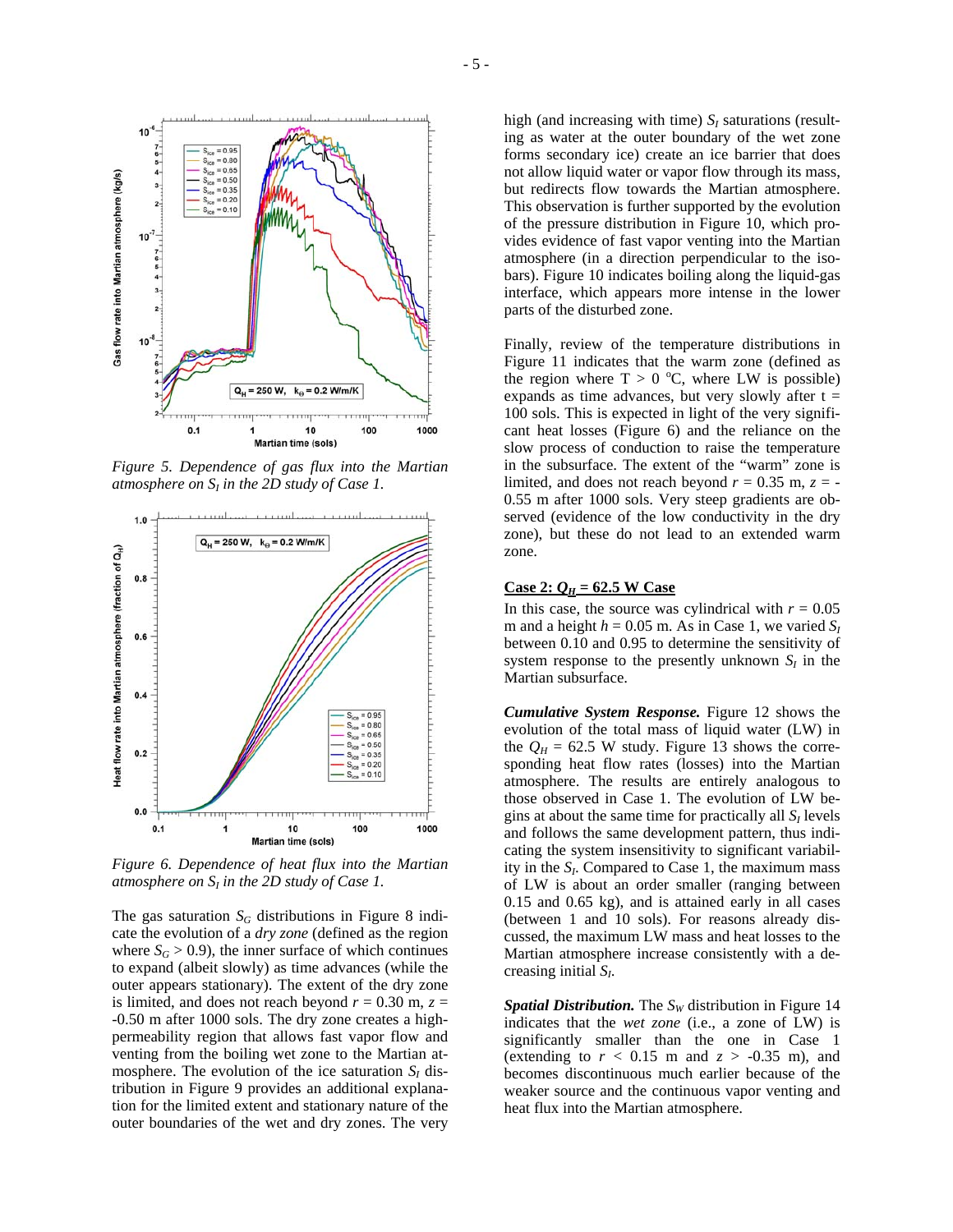

*Figure 7. Case 1: Evolution of the water saturation (S<sub>W</sub>) distribution over time and development of the wet zone.* 



*Figure 8. Case 1: Evolution of the gas saturation (SG) distribution over time and development of the dry zone.* 



*Figure 9. Case 1: Evolution of the ice saturation (S<sub>I</sub>) distribution over time and development of the ice barrier.*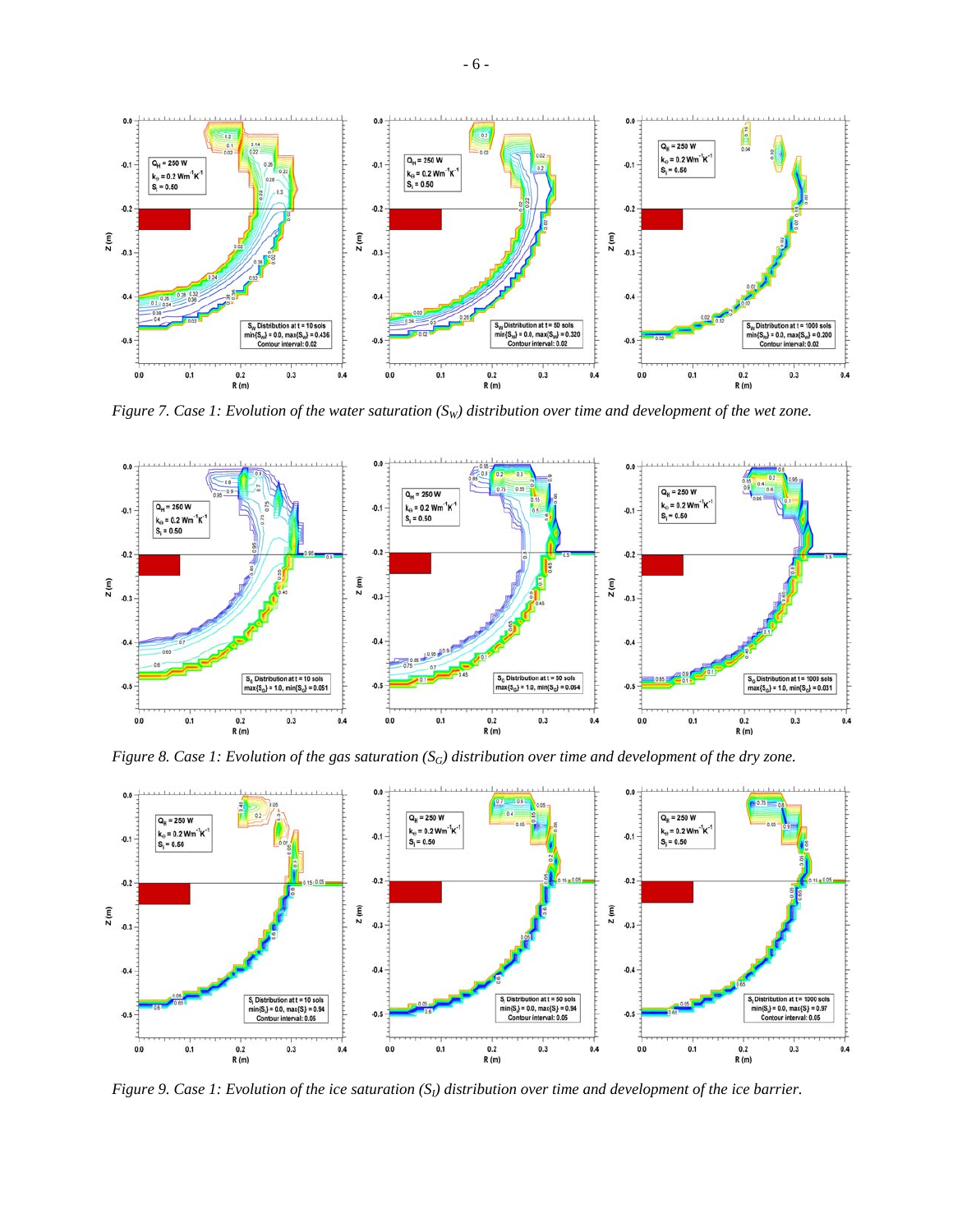

*Figure 10. Evolution of the pressure distribution over time in Case 1. Note the predominant flow pattern towards the Martian atmosphere (perpendicular to the isobars).* 





*Figure 12. Dependence of the total LW mass on*  $S_I$  *in the 2D study in Case 2.* 



*the 2D study in Case 2. Figure 13. Dependence of heat flow rate into the Martian atmosphere on*  $S<sub>I</sub>$  *in the 2D study in Case 2.*